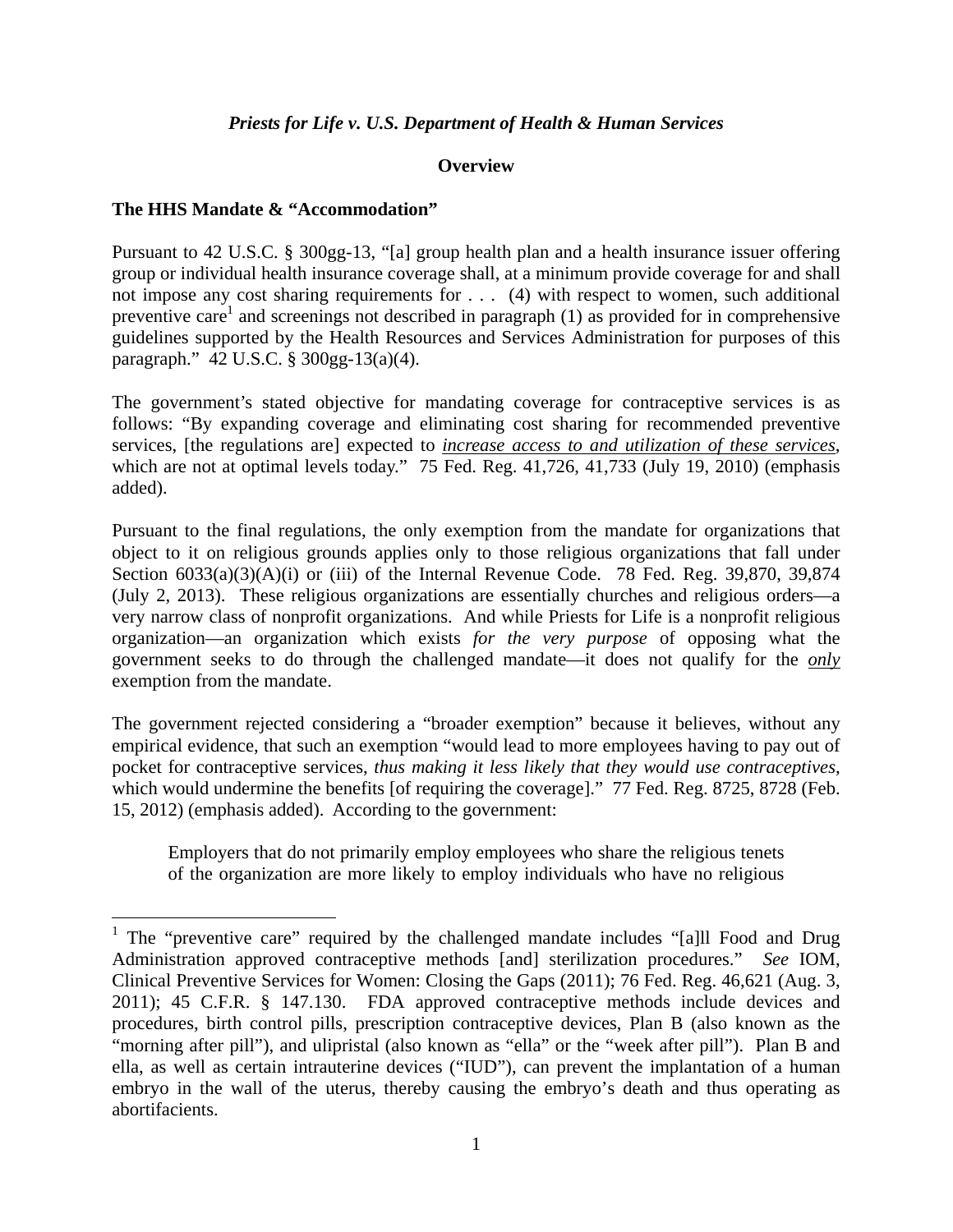objection to the use of contraceptive services and therefore are more likely to use contraceptives. Including these employers within the scope of the exemption *would subject their employees to the religious views of the employer*, limiting *access* to contraceptives, *thereby inhibiting the use of contraceptive services and the benefits of preventive care*.

77 Fed. Reg. at 8728 (emphasis added). Thus, as the government consistently acknowledges, the ultimate goal of the challenged mandate is to increase the use of contraceptive services by compelling *access* to these services and to ensure that employees, including employees of religious organizations such as Priests for Life, are not "subject" to the employer's religious beliefs regarding such services. *Id*.

Consequently, instead of providing an *exemption* for organizations such as Priests for Life—an exemption that would have addressed Priests for Life's religious objections to the mandate—the government devised a so-called "accommodation" scheme for "eligible organizations"—a scheme that has the *purpose and effect* of advancing the government's objective of "increas[ing] access to and utilization of" contraceptive services by requiring, *inter alia*, coverage of such services *for the participants and beneficiaries of the religious organization's healthcare plan so long as they are enrolled in the plan*. 78 Fed. Reg. at 39,870.

Pursuant to the final rules, an "eligible organization" that qualifies for the "accommodation" is an organization that satisfies all of the following requirements: (1) the organization opposes providing coverage for some or all of any contraceptive services required to be covered by the challenged mandate on account of religious objections; (2) the organization is organized and operates as a nonprofit entity; (3) the organization holds itself out as a *religious* organization; and (4) *the organization self-certifies*, in a form and manner specified by the government, that it satisfies the criteria in (1) through (3) above. The "eligible organization" must provide the "certification" to its insurer and make it available for examination upon request by the first day of the first plan year to which the "accommodation" applies. 78 Fed. Reg. at 39,874.

An insurer that receives a copy of the self-certification must, *inter alia*, provide separate payments for the required contraceptive services for the "eligible organization's" plan participants and beneficiaries so long as they remain enrolled in the plan. 78 Fed. Reg. at 39,896. Thus, Priests for Life's insurer's obligation—an obligation triggered first by Priests for Life's purchase of a healthcare plan and then by Priests for Life's execution and delivery of the "certification"—to make direct payments for contraceptive services would continue only "for so long as the participant or beneficiary remains enrolled in [Priests for Life's] plan." 78 Fed. Reg. at 39,876.

Additionally, for each plan year to which the "accommodation" applies, Priests for Life's insurer must provide *to Priests for Life's plan participants and beneficiaries* written notice of the availability of separate payments for contraceptive services contemporaneous with (to the extent possible), but separate from, any application materials distributed in connection with enrollment (or re-enrollment) in group health coverage that is effective beginning on the first day of each applicable plan year. The notice must specify, *inter alia*, that the insurer chosen by Priests for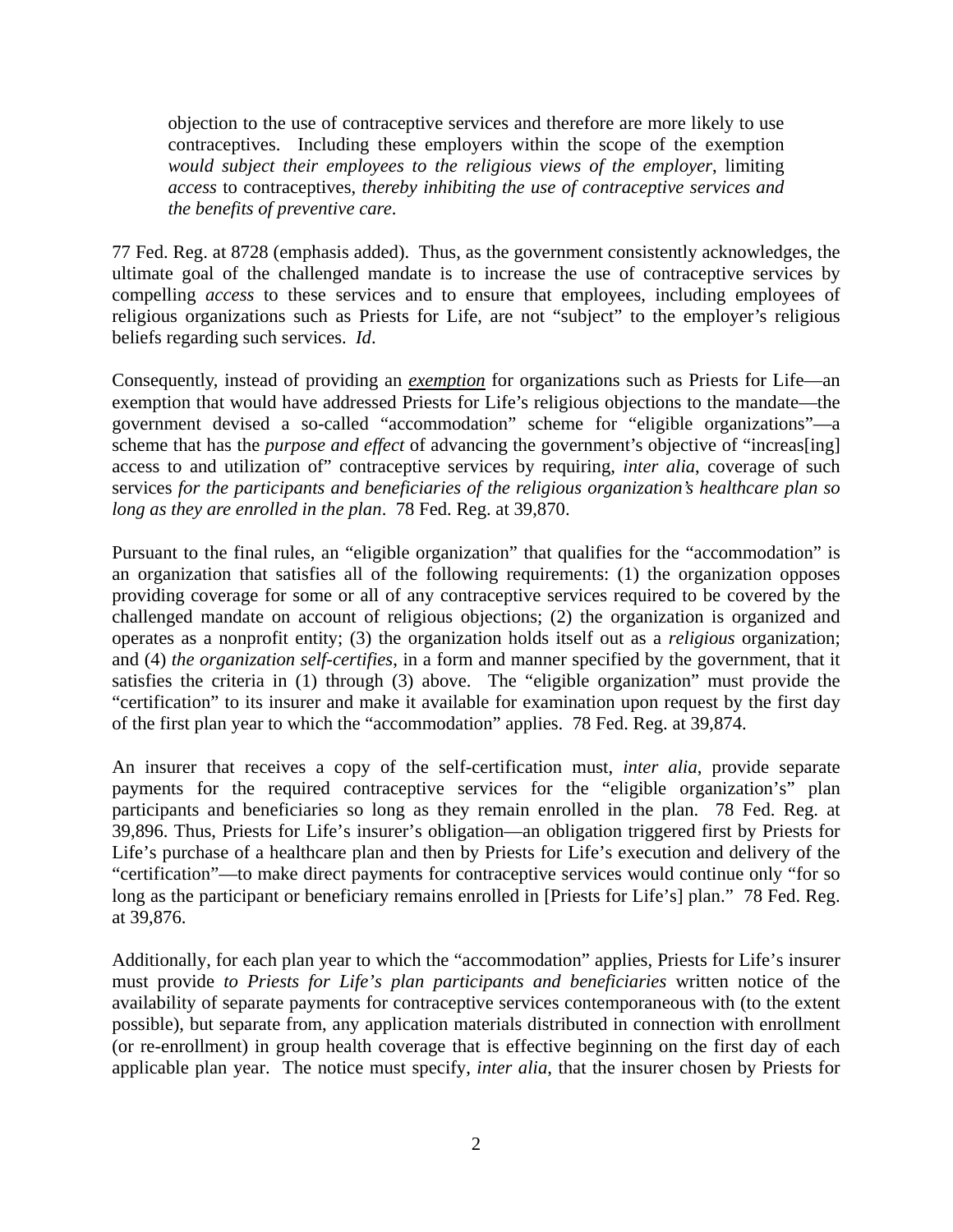Life provides coverage for contraceptive services, and it must provide contact information for questions and complaints. 78 Fed. Reg. at 39,897.

Thus, pursuant to this "accommodation," Priests for Life will play a *direct*, *central,* and *indispensable* role in facilitating the government's objective of promoting the use of contraceptive services required by the mandate, contrary to Priests for Life's religious beliefs.

Consequently, the government mandate directly forces Priests for Life to provide the means and mechanism by which contraception, sterilization, and abortion-inducing drugs and devices (as well as related education and counseling) are provided to its employees (*i.e.*, its healthcare plan participants and beneficiaries), which is unacceptable because it compels Priests for Life to violate its sincerely held religious beliefs.

Priests for Life's refusal to cooperate with the government's "accommodation" scheme subjects it to crippling fines of \$100 per employee per day. *See* 26 U.S.C. § 4980D. The only other "option" presented by way of this Hobson's choice offered by the government is for Priests for Life to drop its healthcare coverage altogether, which will directly harm the individual Plaintiffs and Priests for Life as an organization.

## **Priests for Life's Religious Objection to the Mandate & "Accommodation."**

Father Pavone, testifying on behalf of Priests for Life, summed up Priests for Life's religious objection to the mandate and its "accommodation" as follows:

Priests for Life cannot and will not submit to *any* requirement imposed by the federal government that has the purpose or effect of providing access to or increasing the use of contraceptive services. This specifically includes the requirement under the so-called "accommodation" that Priests for Life provide its healthcare insurer with a "self-certification" that will then trigger the insurer's obligation to make "separate payments for contraceptive services directly for plan participants and beneficiaries" of Priests for Life's health care plan. This "selfcertification" is the moral and factual equivalent of an "authorization" by Priests for Life to its insurer to provide coverage for contraceptive services to its plan participants and beneficiaries. *Priests for Life is prohibited based on its sincerely held religious beliefs from cooperating in this manner with the federal government's immoral objectives*.

These sincerely held religious beliefs, which prohibit Priests for Life from executing the "self-certification," are neither trivial nor immaterial, but rather central to the teaching and core moral admonition of our faith, which requires us to avoid mortal sin. Thus, neither Plaintiffs nor Priests for Life can condone, promote, or cooperate with the government's illicit goal of increasing access to and utilization of contraceptive services—the express goal of the challenged mandate and the government's so-called "accommodation."

Indeed, Priests for Life, a Catholic organization, is morally prohibited based on its sincerely held religious convictions from cooperating with evil. Thus, Priests for Life objects to being forced by the federal government to purchase a healthcare plan that provides its employees with access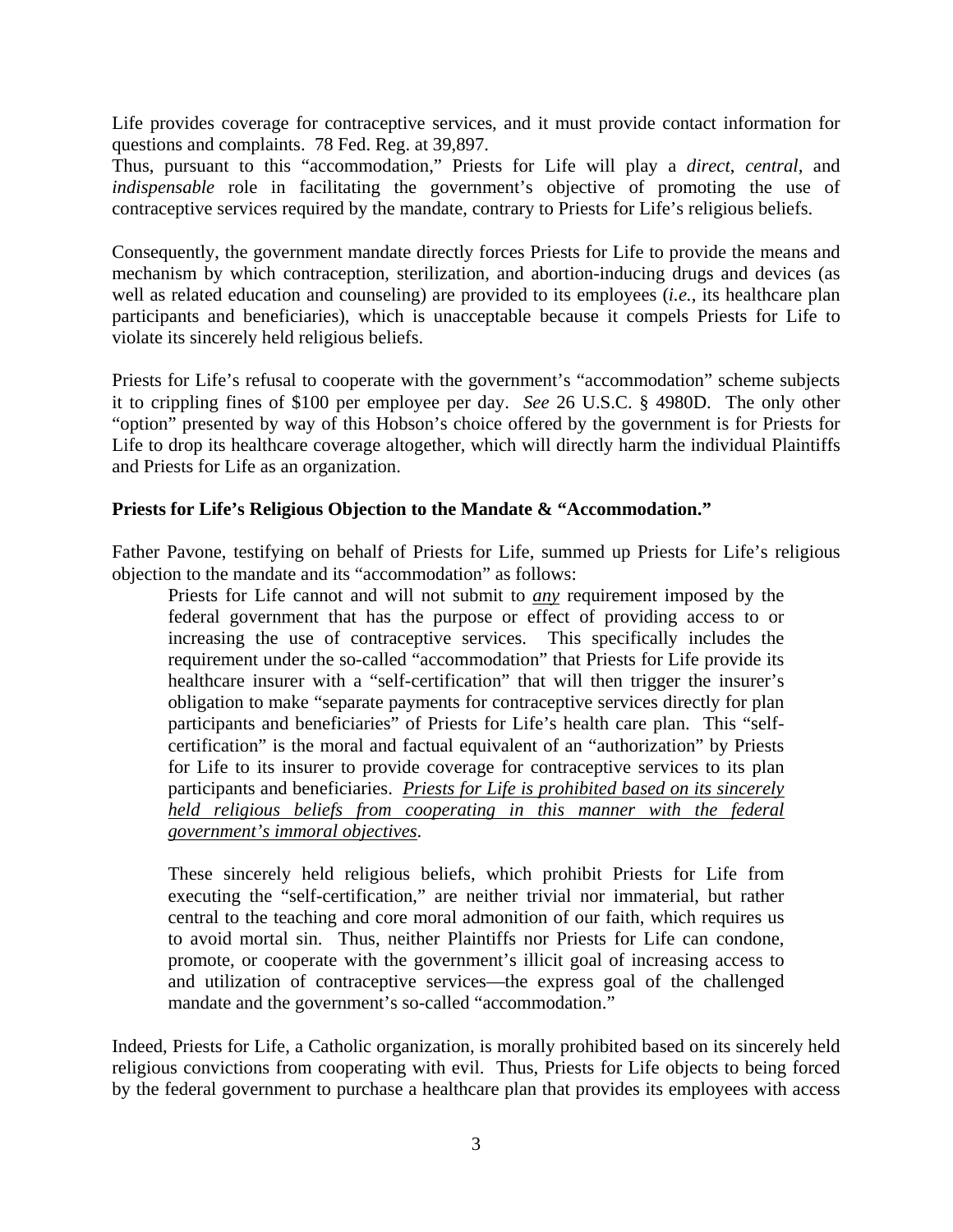to contraceptives, sterilization, and abortion-inducing products, all of which are prohibited by its religious convictions. This is true whether the immoral services are paid for directly, indirectly, or even not at all by Priests for Life. Contraception, sterilization, and abortifacients are immoral regardless of their cost. Consequently, the burden imposed upon Priests for Life's religious exercise by the challenged mandate is precisely the same whether the government is forcing Priests for Life to authorize, enable, endorse, and facilitate "access to and utilization of" contraceptive services for its plan participants and beneficiaries via signing a "self-certification" or via payment to Priests for Life's insurance carrier.

# **The Religious Freedom Restoration Act (RFRA) & the Free Exercise Clause of the First Amendment**

Under RFRA, the government "shall not substantially burden a person's exercise of religion even if the burden results from a rule of general applicability." And RFRA protects "any exercise of religion." However, this general prohibition is not without exception. The government may justify a substantial burden on the free exercise of religion if the challenged law: "(1) is in furtherance of a compelling governmental interest; and (2) is the least restrictive means of furthering that compelling governmental interest." In other words, the resolution of this case turns on the answer to a straightforward question: absent interests of the highest order, may the government force Priests for Life to take actions that violate its sincerely held religious beliefs?

Under RFRA (and the Free Exercise Clause of the First Amendment as applied to laws that are not neutral or generally applicable, as in this case) the answer to that question is no. The mandate imposes a substantial burden on religious exercise by placing substantial pressure on Priests for Life to modify its behavior and to violate its beliefs.

Indeed, the judicial duty to decide substantial-burden questions under RFRA does not permit the court to resolve religious questions or decide whether Priests for Life's understanding of its faith is mistaken. The question for the court is not whether compliance with the contraception mandate can be reconciled with the teachings of the Catholic Church. That's a question of religious conscience for Priests for Life to decide, and it has concluded that its legal and religious obligations are incompatible: The contraception mandate forces Priests for Life to do what its religion tells it they must not do. That qualifies as a substantial burden on religious exercise, properly understood.

## **Establishment Clause of the First Amendment & the Equal Protection Guarantee of the Fifth Amendment**

The First Amendment mandates governmental neutrality between religion and religion, and between religion and nonreligion. Even *subtle departures* from this neutrality are prohibited. Consequently, laws that discriminate—even if subtly—between religions run afoul of the First Amendment as well as the equal protection guarantee of the Fifth Amendment. Here, the government expressly gives preference to and thus exempts from the contraceptive services mandate one class of "religious employers," but yet refuse to extend this very same exemption to another class of "religious employers," such as Priests for Life, because the government claims, without any empirical evidence, that organizations such as Priests for Life "do not primarily